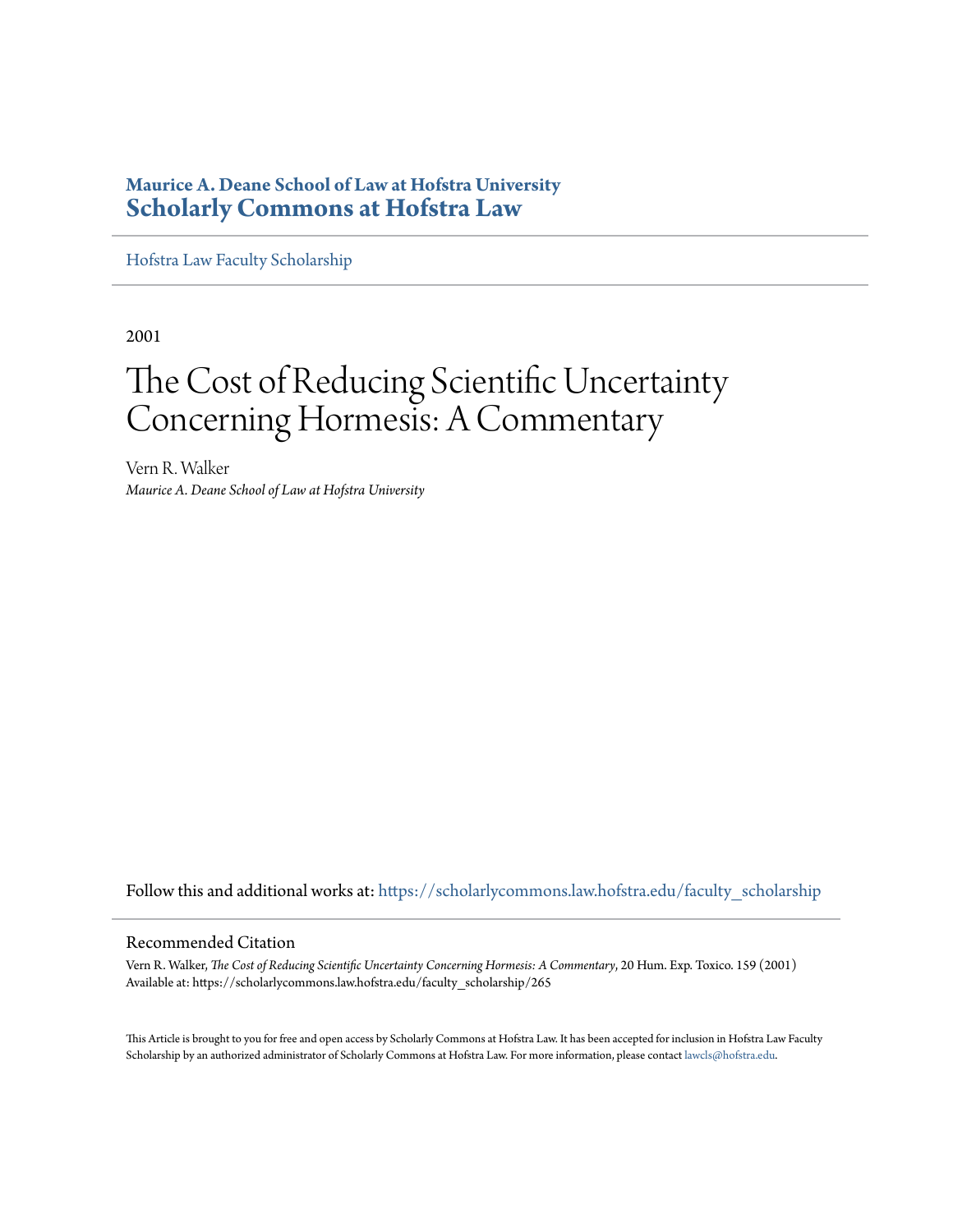www.arnoldpublishers.com/journals

## The cost of reducing scientific uncertainty concerning hormesis: a commentary on Professor Cross's paper

VR Walker

Professor Cross provides a preliminary examination of how the regulatory structure of the United States might deal with the reality of hormetic effects. My comments focus on only one aspect of that issue: the scientific uncertainty in fact-finding about hormetic effects, and the cost of reducing such uncertainty to an acceptable level. Under federal law in the United States, administrative actions are generally unlawful if a court finds them to be "arbitrary or capricious".' In practice, this means that in order for a rulemaking, licensing decision, or administrative order to be lawful, there must be a rational basis for the action. The administrative action must be based on a consideration of all the relevant factors, and there must be an understandable, coherent rationale for the decision that is justified under the agency's statutory mandate.<sup>2-4</sup> My main points in these comments are that factfinding about hormetic effects must be warranted by the available evidence, that the cost of reducing scientific uncertainty about hormetic effects in particular cases is substantial and sometimes prohibitive, and that the science policies needed to fill the residual gaps in scientific information must continue to be justified within the confines of the relevant statutory mandates.

Regulatory policy in the United States has recognized the possibility of hormetic curves for decades, although indirectly. A hormetic doseresponse curve such as the one in Professor Cross's Fig. 4 is a special case of a dose-response curve in which there is a threshold for adverse effects. Point  $E_0$  (at which relative risk equals 1.0) is the threshold point at which adverse effects begin to occur as exposure increases. Regulatory agencies have seldom had reason to determine the shape of the dose-response curve below the threshold. Any agency that is not allowed to balance benefits against risks has no reason to determine whether hormetic benefits occur. For any agency that is permitted to take benefits into account, the expected benefits of determining the shape of the subthreshold portion of the dose-response curve must be

weighed against the costs. <sup>I</sup> will suggest that the cost of finding the shape of the dose-response curve below the threshold is usually substantial, and may be prohibitive.

The shape of the hormetic portion of any particular dose-response curve is a question of empirical fact, to be determined only on the basis of adequate scientific evidence. Figure 1 is a modified version of Professor Cross's Fig. 4. The existence of a hormetic effect means that the tipping point  $E_t$ , "where [according to Professor Cross] human health is maximized," is not identical to  $E_0$ . I have inserted two gray error bars or confidence intervals (and question marks at the ends of each bar) to indicate that there is a range of relative risk values that is consistent with any given data. Due to sampling uncertainty, any given set of data is not statistically significant for rejecting a population relative risk anywhere within the confidence interval. That is, the subthreshold portion of the curve could take many different shapes, consistent with any given data.

Attempts to reduce sampling uncertainty about the shape of the subthreshold curve are attempts to reduce the width of the confidence intervals around the data points. In general, the width of a confidence interval for relative risk is a function of the sample size  $-$  increasing the size of the sample decreases the width of the interval, other factors being equal. $5$  At a minimum, the confidence interval has to be narrow enough to allow a warranted finding of a difference between test groups and controls. For example, in Figure 1, if the confidence interval around point  $E_t$  is so wide that it includes a relative risk of 1.0, we would not be warranted in finding any hormetic effect at all. This is because a relative risk equal to 1.0 is evidence that there is no difference in effect rate between the test and control groups. In addition, in order to determine the shape of the subthreshold curve, studies would have to have test groups at a sufficient number of different exposure levels below the threshold, in order to have enough data points to determine the locations of  $E_0$  and  $E_t$ , and the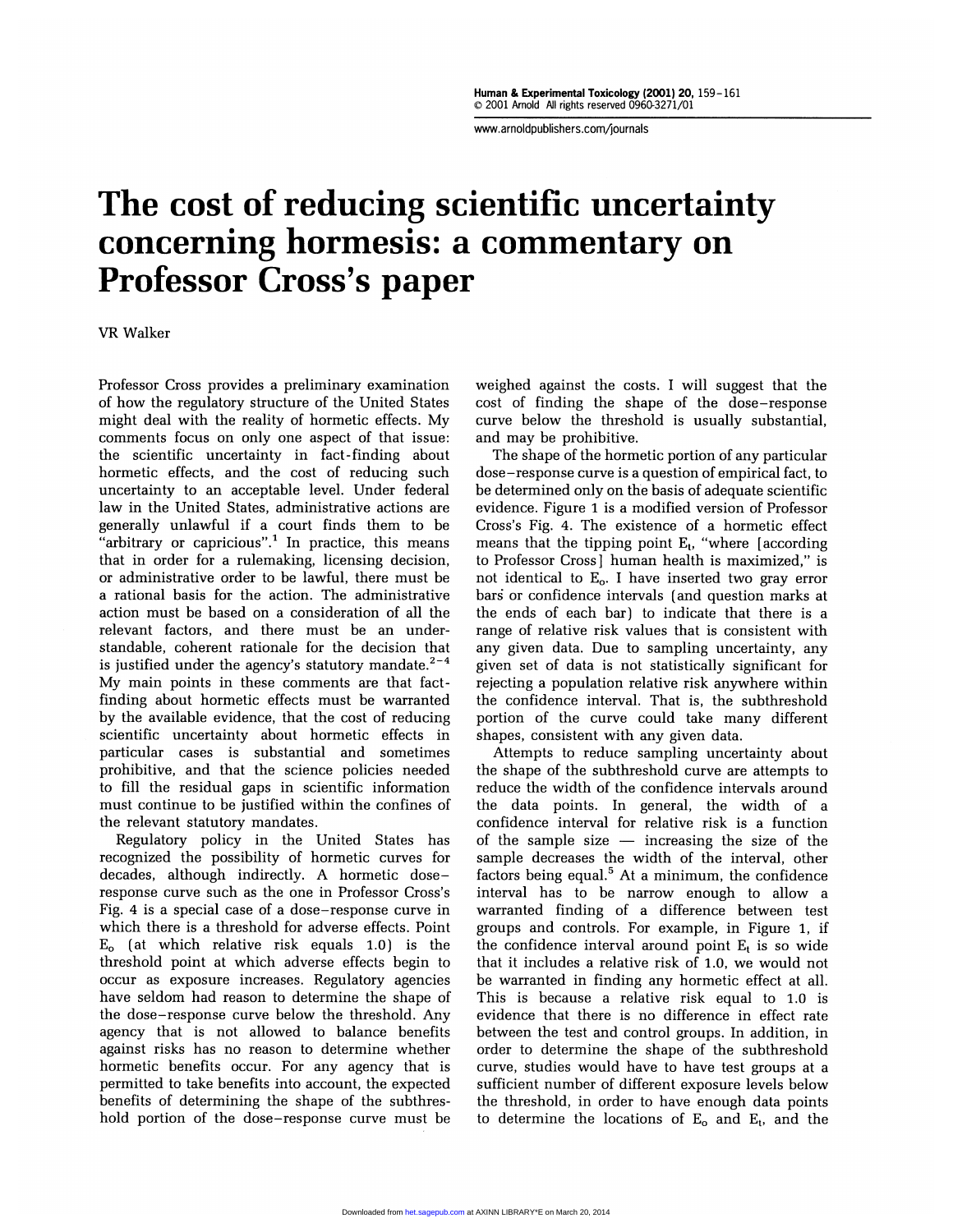The cost of reducing scientific uncertainty concerning hormesis VR Walker





shape of the curve below  $E_0$ . For each exposure level, there would have to be enough test animals to narrow the confidence interval appropriately. Therefore, for chemical agents with thresholds, there may be a substantial cost of determining that the chemical also has a hormetic effect.

In the case of carcinogenic agents, the cost of generating similar data would be prohibitive and seldom, if ever, economically feasible. We seldom have evidence even of a carcinogen's threshold, due to a combination of factors. The first is sample size, as mentioned above. The second is the rarity of the adverse event, relative to background rates (the rates in controls). The carcinogenic effects we are looking for may be relatively rare, especially at low exposures, and sample sizes would have to be large in order to find that the lack of a statistically significant difference between test groups and controls is not simply due to chance. Third, carcinogenicity studies normally must be conducted over the whole lifetime of the test animals. Therefore, even using strains of animals bred to reduce the background rate of cancer, the cost of an adequate study to identify a threshold of a carcinogen is prohibitive. A fortiori, generating the data needed to establish the location of  $E_t$  and the shape of the curve below the threshold would hardly ever be economically feasible.

All agencies, even those with statutory mandates only to protect health or safety, must conduct their own data-generating activities within limited budgets. Moreover, all agencies should weigh the costs and benefits to society before they require any private parties to generate data. This means that incurring or imposing the costs of generating scientific information about the subthreshold portion of dose-response curves must be justified on a case-by-case and program-by-program basis. <sup>I</sup> have elsewhere catalogued different types of scientific uncertainty, in addition to sampling uncertainty.6 But even considering only sampling uncertainty, the cost of reducing such uncertainty to acceptable levels is substantial, and perhaps prohibitive.

When the cost of generating adequate data about hormetic effects is too high, can agencies proceed without such data? The lack of scientific data about an important step in the risk or benefit assessment process is the primary rationale for instituting science policies.<sup>7</sup> If risk assessments could actually be performed on the basis of adequate evidence at a reasonable cost, there would be far less reason to have science policies at all. But when agencies adopt science policies to guide fact-finding, those policies must be justified by reasoning based on statutory objectives, or else the resulting factfinding will fail to satisfy the "arbitrary or capricious" standard. Statutes enacted for the purpose of protecting health and safety provide a rationale for adopting conservative science policies. On the other hand, if a less protective science policy is to be adopted, the agency would need to articulate a policy objective that weighs against health and safety and that justifies some particular stopping point short of conservative protection. Those agencies that are allowed by law to weigh benefits, risks, and costs still need a policy justification for adopting science policies that are less than conservative. Useful rationales have been hard to come by.

Finally, <sup>I</sup> concur with Professor Cross that the possibility of hormetic effects brings up a management issue similar to the Food Quality Protection Act's requirement that cumulative exposures be taken into account. Even if someone were to generate sufficient scientific evidence to warrant a finding that there is a hormetic effect from a low dose of some compound C, that finding alone does not answer the question of how such an optimal dose should be administered or obtained. That dose could be ingested as a dietary supplement or through normal diet, could be dermally absorbed from a cream, could be ingested through water, or could be inhaled. Any of these exposures could be either voluntary or without specific consent. One legal problem, as Professor Cross notes, is that our array of health, safety, and environmental laws would have to be rewritten in order to address this